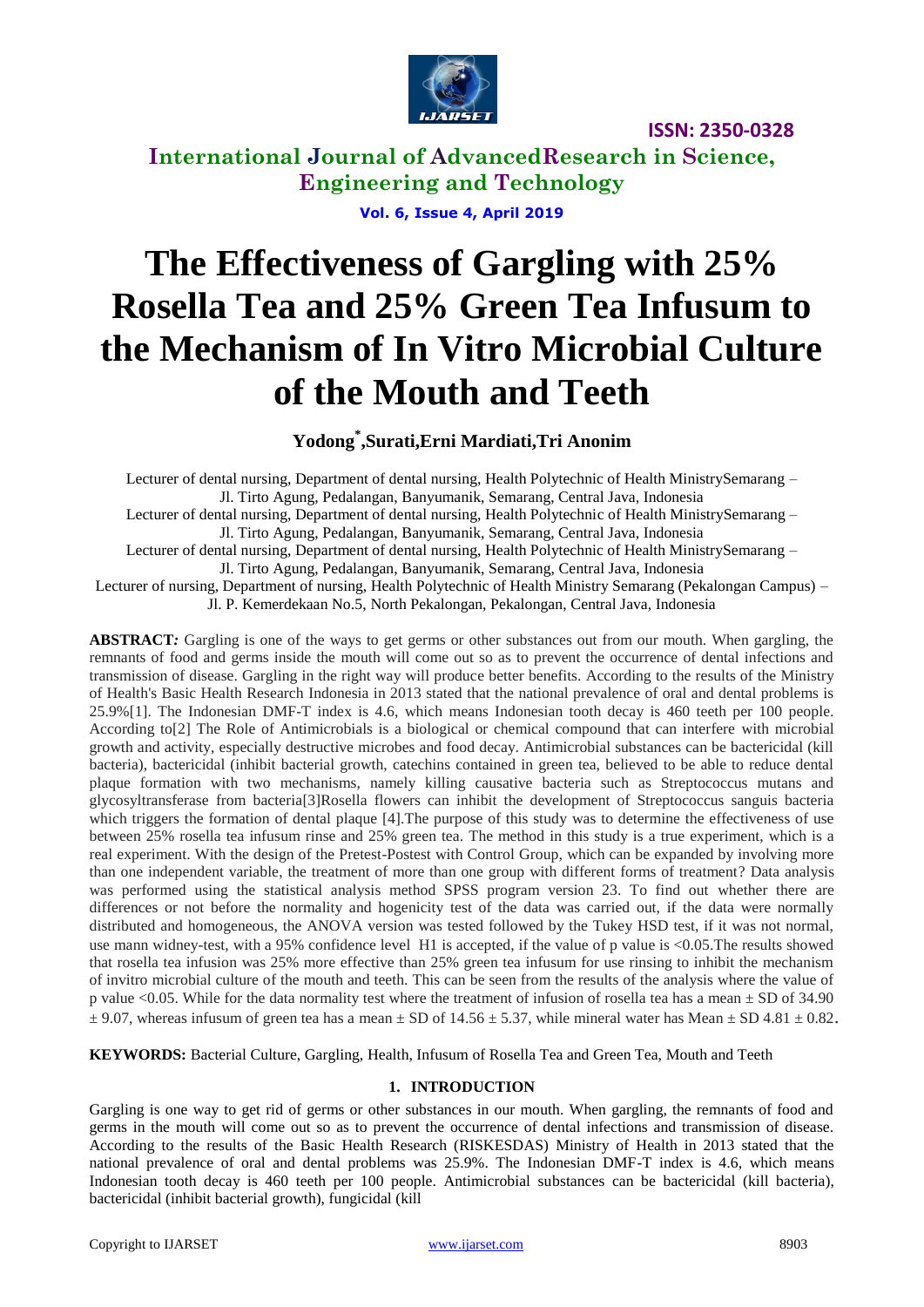

# **International Journal of AdvancedResearch in Science, Engineering and Technology**

#### **Vol. 6, Issue 4, April 2019**

mold), fungistatic (inhibit mold growth), or germicidal inhibit germination of bacterial spores. According to [5], Antibacterial compounds are needed to help eliminate inflammation by inhibiting bacterial growth and reducing bacterial concentration in dental plaque. To inhibit the growth of bacteria in plaques Today there are many mouthwashes based on chemicals, this is quite dangerous for the stomach if swallowed. Green tea has an active component, namely catechins and contains 30-40% polyphenols which can inhibit the growth of Streptococcus mutans as one component of dental plaque formation[3].

Rosella petals contain active ingredients such as flavonoid, phenol or polyphenols, citric acid, saponins, tannins. Flavonoids function to inhibit the growth of microorganisms, because they are able to form complex compounds with proteins through hydrogen bonds[6]. Rosella flowers can inhibit the development of Streptococcus sanguis bacteria which triggers the formation of dental plaques[4]. While the content of green tea, catechins, also has the ability to reduce the formation of Streptococcus mutants as a component of dental plaque[7].

Microorganisms need all the elements in their organic matter and all the complementary ions needed for work processes and catalysts. In addition, there must be an energy source to produce proton motions and enable macromolecular synthesis. The need for food substances and metabolic energy sources in microorganisms is very diverse. According to [2]the concentration of minimum inhibition of rosella flower extract of 0.20 g / ml against *Escherichia coli, Salmonella typhi and Staphylococcus aureus,* rinsing with white tea and green tea are equally effective in reducing plaque accumulation. This is caused by the content of white tea which is a tannin compound which can inhibit the growth of *Streptococcus mutans*. While the content of green tea, catechins, also has the ability to reduce the formation of *Streptococcus mutans as a component of dental plaque*[7]*.*

#### **II. MATERIAL AND METHODS**

The research used the true experiment research method, which is a real experiment. That is, in this design randomization or grouping of experimental group members is done randomly, with the pre-test (O1) method then after the pre-test results from the total respondents are obtained, then the calculation of the results of each respondent is then grouped based on the results of the most colonies a few to the most will be sorted and divided into 3 (three) groups in each treatment group then followed (intervention)  $(X)$  after some time post-test  $(O2)$ .

|                      | <b>Pre-test</b> | <b>Treatment</b> | Post-test experimental |  |  |  |
|----------------------|-----------------|------------------|------------------------|--|--|--|
| Experimental Group A |                 | ∡⊾ (al           |                        |  |  |  |
| Experimental Group B |                 | (h)              |                        |  |  |  |
| Control Group        |                 | $\Delta$ (c)     |                        |  |  |  |

Table 1: Research design

Description:

- 01 : Observation of bacterial colonies before rosella tea and green tea infusion gargle as well as mineral water as control
- 
- $X_{(a)}$  : Gargling with rosella tea infusum<br> $X_{(b)}$  : Gargling with green tea infusum  $X_{(b)}$  : Gargling with green tea infusum<br> $X_{(c)}$  : Gargling with mineral water as c
- $X_{(c)}$  : Gargling with mineral water as control<br>02 : Observing the number of bacterial cole
- 02 : Observing the number of bacterial colonies after gargling with rosella tea and green tea infusum as well as mineral water as control

The subject of this study were 30 people from the Department of Health Polytechnic Department of Dental Nursing, in this study called sample research, intending to generalize the results of research and raise research conclusions as a validity for the population. Sampling is a stratified sample or stratified sample, that is, sampling is done when the researcher believes that the population is divided into levels or strata. According to [8], the research was carried out by the researchers themselves and the team as the supervisors of microbiology courses, and carried out in the Microbiology laboratory of the Dental Nursing Department and Laboratory of the Medical Laboratory Engineering Department of the Ministry of Health Semarang from September 27<sup>th</sup>to October 6<sup>th</sup>2018.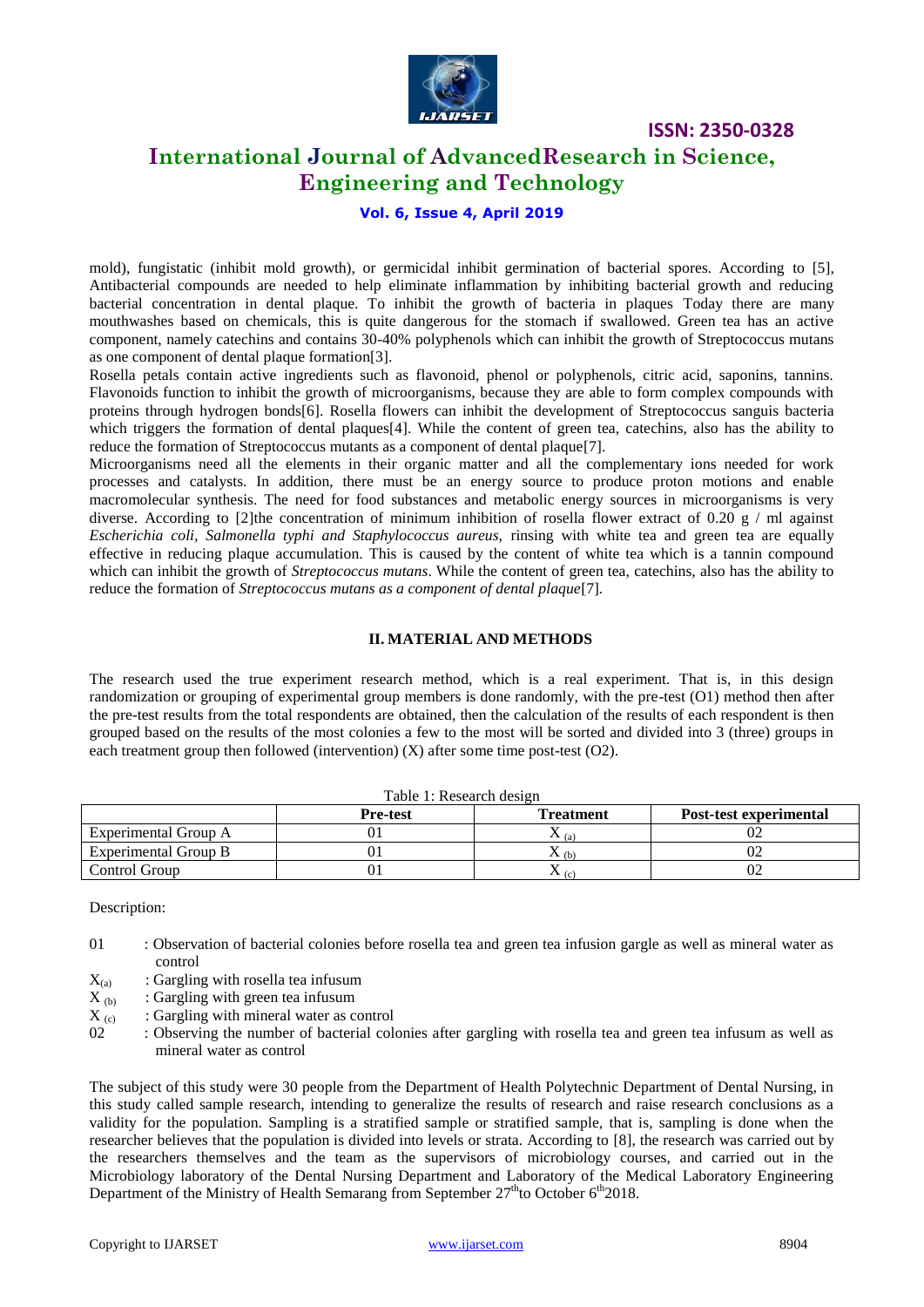

# **International Journal of AdvancedResearch in Science, Engineering and Technology**

## **Vol. 6, Issue 4, April 2019**

Data was analyzed by statistical tests using SPSS version 23 with the One Way Anova test method, to determine the different test, a normality and homogeneity test will be conducted first. Furthermore, for further testing *(Post Hoc Test)* using the Tukey HSD test to determine the effectiveness of each variable with a confidence level of 95% ( $\alpha$  = 0.5). H1 is accepted, if the value of p Value <0.05. Whereas to see the effectiveness will be seen the distribution of the mean value between the treatment groups compared to the control group.

### **III. RESULTS**

### **A. VARIABLE DESCRIPTION**

The distribution of average percentage by the reduction of microorganism colonies before and after gargling is shown in Table 2.

| NO.               | <b>ROSELLA TEA</b>     | <b>GREEN TEA</b>       | <b>MINERAL WATER</b>   |
|-------------------|------------------------|------------------------|------------------------|
| <b>Respondent</b> | Average per respondent | Average per respondent | Average per respondent |
|                   | 42.9                   | 25                     | 3.5                    |
| 2                 | 20.1                   | 6.5                    | 5.4                    |
| 3                 | 40.5                   | 10.9                   | 4.7                    |
| $\overline{4}$    | 35.6                   | 18.7                   | 5.6                    |
| 5                 | 46.9                   | 15.9                   | 4.2                    |
| 6                 | 29                     | 8.5                    | 4.9                    |
| 7                 | 36.9                   | 18.2                   | 5.5                    |
| 8                 | 40.2                   | 13.4                   | 5.7                    |
| 9                 | 36.6                   | 15.2                   | 3.5                    |
| 10                | 20.3                   | 13.3                   | 5.1                    |
| Total             | 349                    | 145.6                  | 48.1                   |
| Total average     | 34.9                   | 14.56                  | 4.81                   |

Table 2: Distribution of colonies microorganism average percentage by the reduction of colonies microorganism before and after gargling using rosella tea, green tea infusum as well as mineral water with 30 respondents

Source: Primary data in 2018

Table 2 shows that the percentage of reduction in microorganism colonies was greater in respondents who gargled with rosella tea infuum, which was in average of 34.9%, while those who gargled with green tea infusum amounted to 14.56, while those who gargled with mineral water as a control has 4.81%.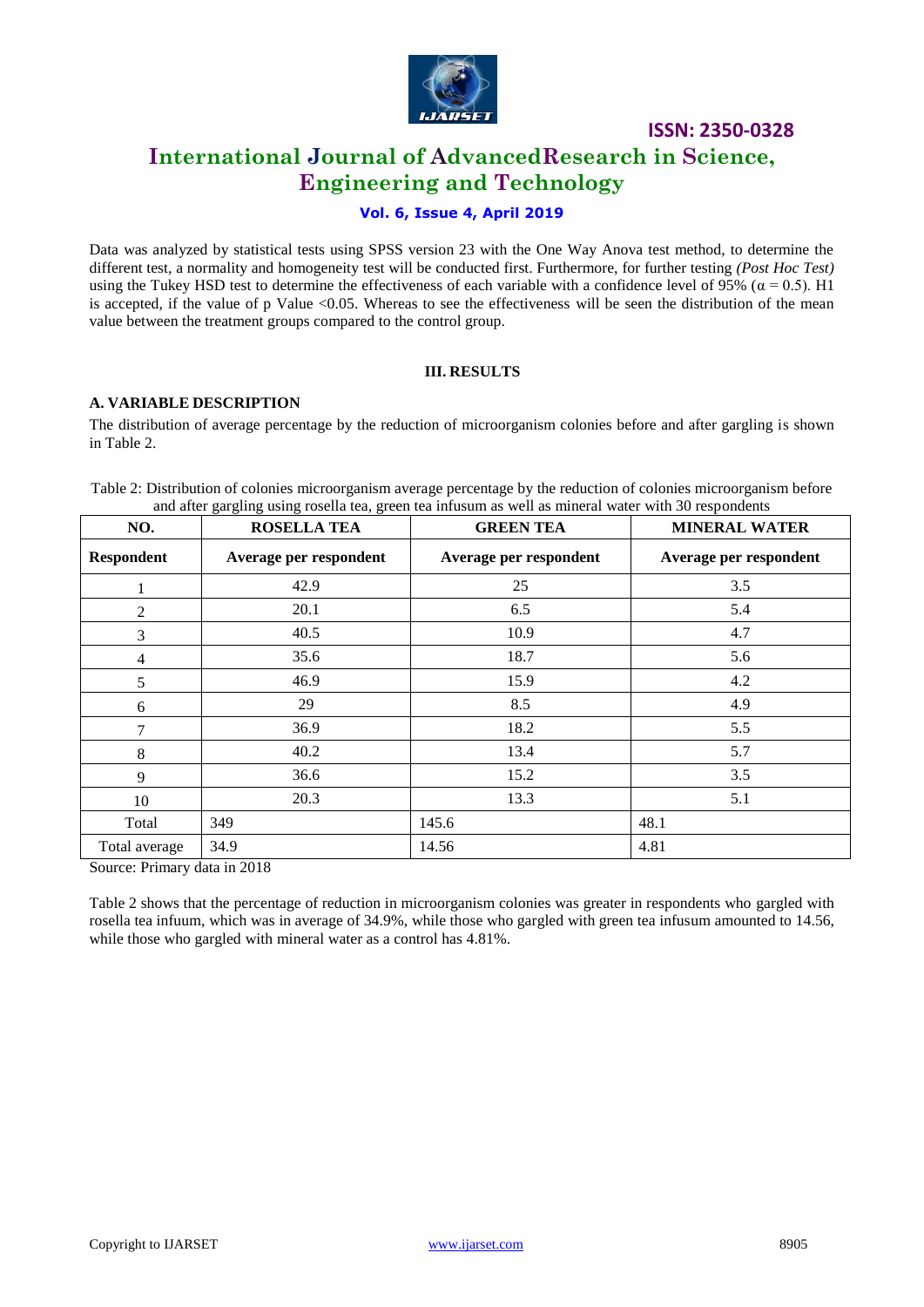

# **International Journal of AdvancedResearch in Science, Engineering and Technology**

**Vol. 6, Issue 4, April 2019**

## **B. NORMALITY TEST VARIABLE DESCRIPTION**

The following is the test of normality by the reduction of microorganism colonies with the treatment using rosella tea and mineral water.

Table 3: Normality test by the microorganism colonies before and after gargling using rosella tea and mineral water

| N                    |                | Kolmogorov-Smirnov <sup>a</sup> |    |         | <b>Shapiro-Wilk</b> |    |      |
|----------------------|----------------|---------------------------------|----|---------|---------------------|----|------|
|                      | Variable group | <b>Statistic</b>                | df | Sig.    | <b>Statistic</b>    | df | Sig. |
|                      | Rosella tea    | .231                            | 10 | 140     | .901                | 10 | 224  |
| Average distribution | Green tea      | .120                            | 10 | $.200*$ | .977                | 10 | 947  |
|                      | Mineral water  | .162                            | 10 | $.200*$ | .880                | 10 | .129 |

\*. This is a lower bound of the true significance. Lilliefors Significance Correction

While below is the description of data each group in variable with the detail of its mean, standard deviation, minimum and maximum value.

| <b>Variable Group</b> | Mean | <b>Std. Deviation</b> | <b>Minimum</b> | <b>Maximum</b> |
|-----------------------|------|-----------------------|----------------|----------------|
| Rosella tea infusum   | 34.9 | 9.08                  | 20.1           | 46.9           |
| Green tea infusum     | 14.7 |                       | 6.5            |                |
| Mineral water         | 4.8  | 0.82                  | 3.5            |                |
| (control)             |      |                       |                |                |

Table 4: Description of data per group of variables

Table 5: Distribution of gargling average between rosella tea, green tea and mineral water with 30 respondents

| Independent         | <b>Number of Bacteria</b> |       | <b>Result Difference</b> | Percentage of            |
|---------------------|---------------------------|-------|--------------------------|--------------------------|
| Variable            | <b>Before</b>             | After |                          | <b>Reduction</b> $(\% )$ |
| Rosella tea infusum | 28.92                     | 18.56 | 10.28                    | 35.5                     |
| Green tea infusum   | 69.8                      | 59.52 | 10.26                    | 14.8                     |
| Mineral water       | 93.68                     | 89.24 | 4.42                     | 4.8                      |
| (control)           |                           |       |                          |                          |

Source: Primary Data in 2018

- **I.** The normal distribution test is a test to measure whether the data obtained has normal distribution so that it can be used in
- **II.** parametric statistics (inferential statistics), in other words, the normality test is a test to find out whether the empirical data
- **III.**obtained from the field is normally distributed, the data is normal if the significance column is> 0.05.This study used

**IV.**normality test Kolmogorov-Smirnov3, as for the results including normal data with a very good score.

Table 6: Distribution of Mean ± SD Average Reduction of Microorganism Colonies Before and After Gargling Using Rosella Tea Infusum and Mineral Water

| --<br>™men.<br>reat<br>. . | ш<br><br>'acallo<br>rea<br>TIO2.               | m<br>l'ea<br>Green | T<br>. .<br>Water<br>Mıner |
|----------------------------|------------------------------------------------|--------------------|----------------------------|
| $\sim$ $\sim$<br>Mean±SD   | $\sim$ $\sim$<br>$\Omega$<br>: 34<br>$\cdot$ v | $\sim$<br>ັ້       | റ റെ<br><b></b>            |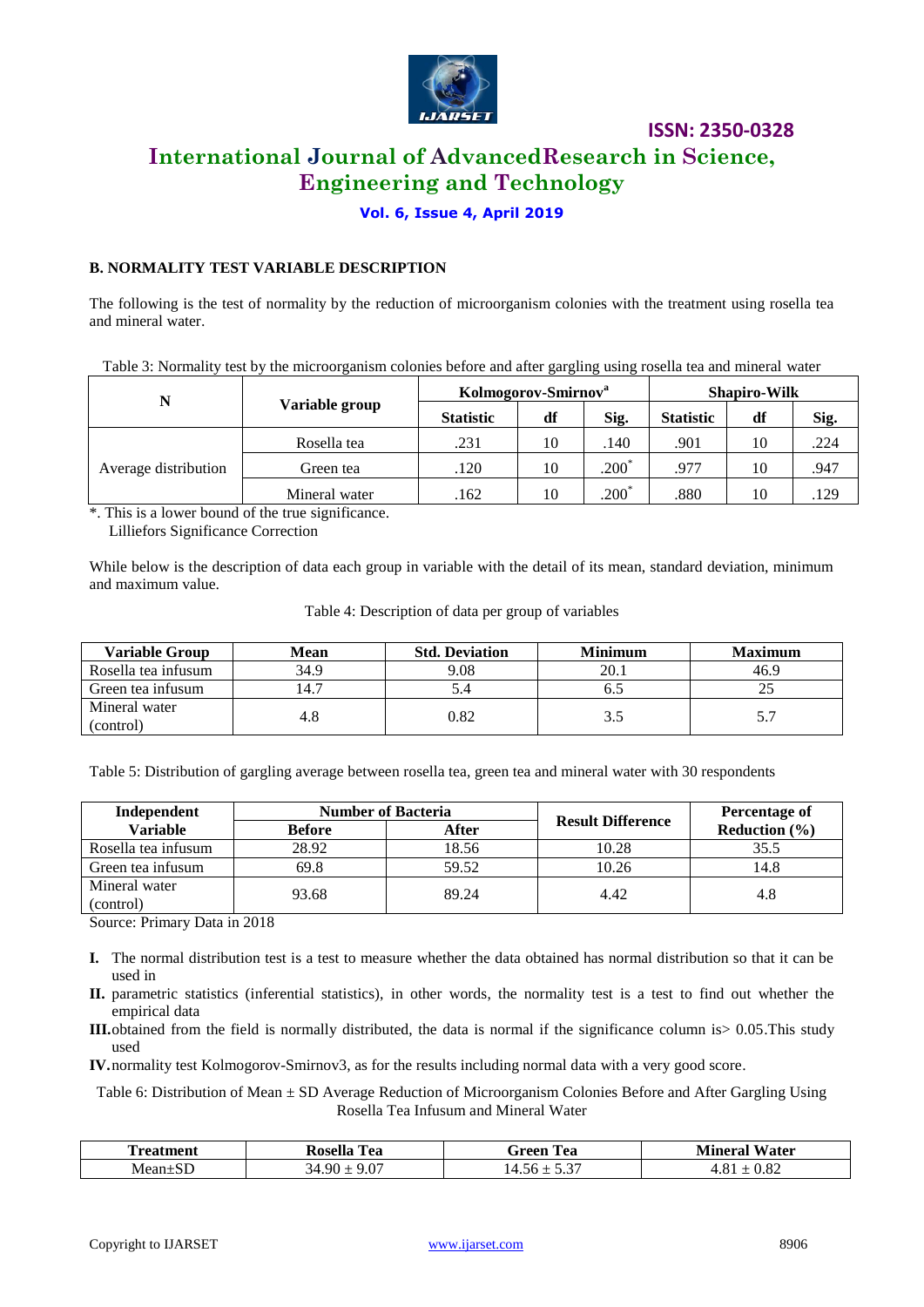

# **International Journal of AdvancedResearch in Science, Engineering and Technology**

## **Vol. 6, Issue 4, April 2019**

## **C**. **HOMOGENEITY TEST OF VARIABLE DESCRIPTION**

The homogeneity distribution test is a test to measure whether the data obtained has a homogeneous distribution so that it can be used in parametric statistics (inferential statistics), in other words homogeneous tests are tests to find out whether the empirical data obtained from the field is distributed homogeneous (having the same variance), the data is said to be homogeneous if the significance column is less than 0.05, while the results include homogeneous data with a very good score, which is  $0.002 \le 0.05$ .

Table 7: Distribution of homogeneity reduction of microorganism colonies before and after gargling using rosella tea infusum and mineral water

| $\alpha$ | Af1 | <b>JP5</b><br>~<br>ul∠    | <b>Sig</b> |
|----------|-----|---------------------------|------------|
| 0.004    | -   | $\sim$ $\sim$<br><u>.</u> | .002       |

## **D. EFFECTIVITY TEST OF VARIABLE DESCRIPTION**

Test data distribution is a test to determine whether the data found to have significance based on the research hypothesis, the data is said to be effective if the ANOVA test table the average distribution in the significance column is smaller than 0.05. This study used ANOVA test for the data, as for the results of 0.000 and in the advanced test table using the Tukey HSD test the distribution of data in the table shows the results of the average score distribution for each variable in different columns and rows which can be seen in table 8.

Table 8: Difference test of3 groups with colonies microorganism reduction before and after gargling using rosella tea infusum and mineral water

| <b>ANOVA</b>                                             |          |    |          |        |                          |
|----------------------------------------------------------|----------|----|----------|--------|--------------------------|
| Average distribution                                     |          |    |          |        |                          |
| df<br>Sig.<br><b>Sum of Square</b><br><b>Mean Square</b> |          |    |          |        |                          |
| Between groups                                           | 4713.954 |    | 2356.977 | 63.159 | .000                     |
| Within groups                                            | 1007.593 | 27 | 37.318   |        | $\overline{\phantom{a}}$ |
| Total                                                    | 5721.547 | 29 | -        |        | $\overline{\phantom{a}}$ |

Table 9: Further test of microorganism colonies reduction before and after gargling using rosella tea infusum and mineral water

| <b>Average Distribution</b> |                       |    |                           |         |         |
|-----------------------------|-----------------------|----|---------------------------|---------|---------|
|                             |                       |    | Subset for alpha $= 0.05$ |         |         |
|                             | <b>Variable Group</b> |    |                           |         |         |
| Tukey HSD <sup>a</sup>      | Mineral water         |    | 4.8100                    |         | -       |
|                             | Green tea             |    | $\overline{\phantom{0}}$  | 14.5600 |         |
|                             | Rosella tea           | 10 | $\overline{\phantom{a}}$  |         | 34.9000 |
|                             | Sig.                  |    | .000                      | .000    | 1.000   |

Means for groups in homogeneous subsets are displayed

a. Uses Harmonic Mean Sample Size = 10.000

#### **IV. DISCUSSIONS**

The results show manually processed data based on tables 1 and 2, and in tables 3 through table 7 which are processed and analysed using software One Way Anova where respondents received treatment in the form of mouth rinse interventions with 25% rosella tea infusum, 25% green tea infusumand mineral water in the form of control have a reduction in the number of colonies in the calculation through invitro microorganism culture using isolation method pour plate with saliva samples before and after 25% rosella tea infusion, 25% green tea infusion and control water.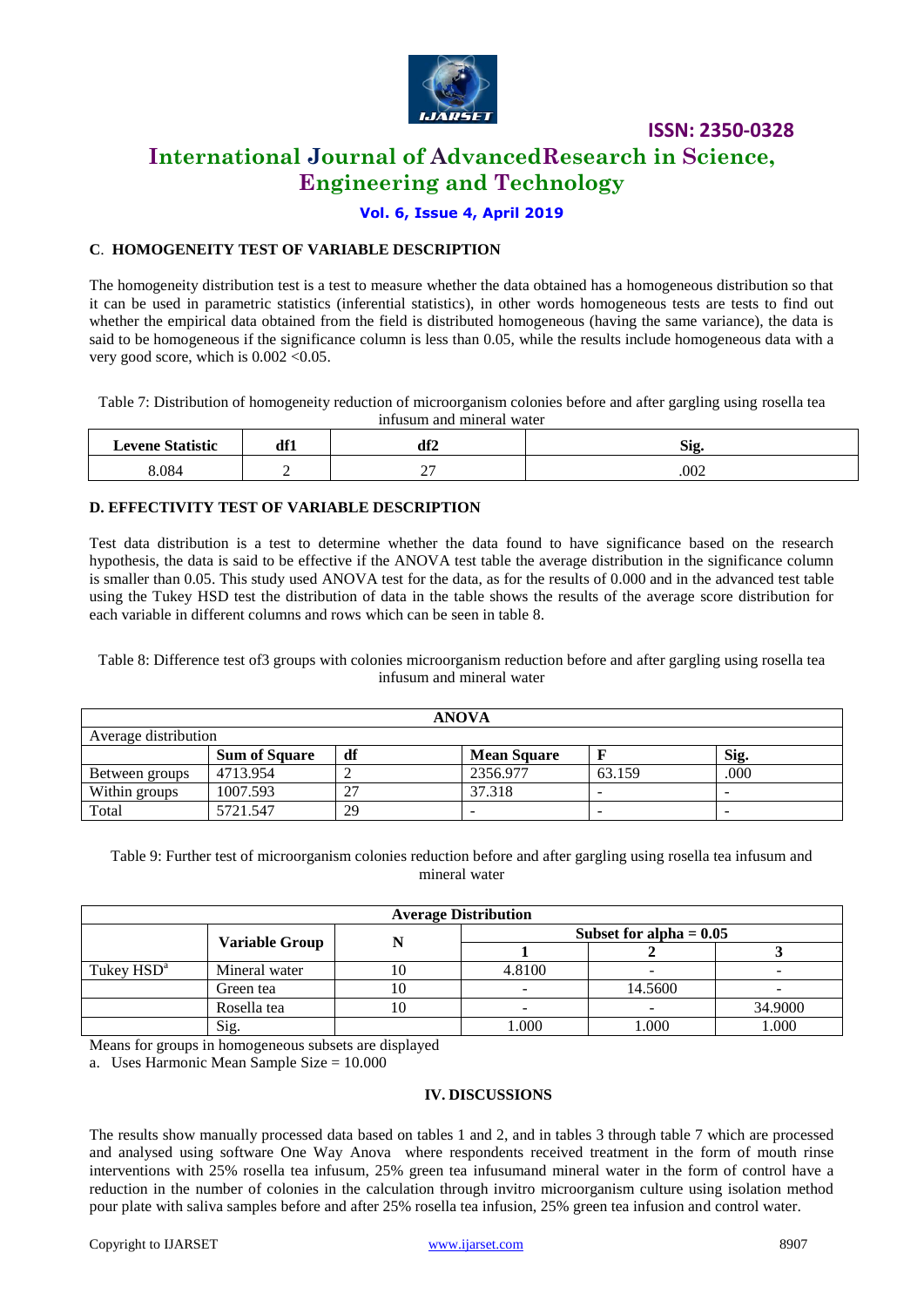

# **International Journal of AdvancedResearch in Science, Engineering and Technology**

## **Vol. 6, Issue 4, April 2019**

Manually processed results showed that rosella tea infusum with a concentration of 25% had the ability to be more effective in avoiding microbial culture mechanisms by looking at the processed data, namely 25% rosella tea infusum was able to inhibit / reduce the number of colonies before and after intervention with an average of 34.9 %, while green tea infusumaverages 14.56%, while mineral water averages 4.81%. While the One Way Anova statistical test and the *Tukey HSD post hoc test* showed very meaningful and varied data as can be seen in table 9., namely the normality test, the average percentage reduction before and after intervention was very clear the effectiveness of rosella tea infusion 25% compared to 25% infusum of green tea and mineral water, although in terms of taste and aroma of infusion of rosella tea has an acidic taste that is quite pronounced, and the aroma is rather stinging, it is caused by a considerable amount of citric acid. According to [2], minimum rosella flower extract of 0.20g / ml against *Escherichia coli, Salmonellaetyphi* and *Staphylococcus aureus*, this is due to the content of alkaloids, flavonoid, saponins and tannins, of which the active substances have activities as antibacterial.

The results above relate to gargling activities in both the intervention group and the control group, each with a reduction / decrease in the number of cultures of microorganism colonies in saliva from each sample, although the degree of reduction varies greatly, it is related to the function or rinsing function that is one way to get germs or other substances in our mouth when gargling.

Regarding the reduction of significant microorganism colonies in respondents with rosella tea mouth rinses 25% is strongly influenced by the content of active substances which have the ability of bacterised and bacteriostatic which can interfere with the growth of microbial activity, on roselle petals containing flavonoid and polyphenols, citric acid, saponins, tannins that function to inhibit the growth of microorganisms, because they are able to form complex compounds with proteins through hydrogen bonds[6].

Gargling with green tea infusion 25% can also inhibit the growth of microorganisms, although the results are not as effective as 25% rosella tea rinse, from the results of data studies from respondents who gargled with green tea infusum experienced a decrease / reduction in the average number of colonies before and after gargling which amounted to 14.56%, the ability of green tea infusum 25% to reduce the number of microorganism colonies to saliva by gargling. Green tea is believed to be able to reduce the formation of dental plaque with two mechanisms, namely making bacteria that cause the formation of plaques such as Streptococcus mutans and glycotransferase of bacteria (Kelwandi 2012). It was how about the opinion of [9]that green tea contains 30-40% polyphenols, most of which are known ascines polyphenol , which are strong antioxidants, stronger than vitamins E, C and beta-carotene, besides green tea also contains alkaloids and minerals that are beneficial for health.

#### **V. CONCLUSION**

The number of microorganism colonies before rosella tea infusion gargle is 25%, which is an average of 29.92 colonies. After gargling a total of 18.56 colonies, there was a difference of 4.42 colonies resulting in a reduction of 35.5% before and after.

The colonies of microorganisms before 25% of green tea infusion i.e. an average of 69.8 colonies, after gargling a number of 59.52 colonies, there is a difference of 10.26 colonies so that the results of reduction of colonies of microorganisms before and after amounted to 14.8%

The number of colonies of microorganisms before rinsing mineral water as control is an average number of 93.68 colonies, after gargling a total of 89.24 colonies, there is a difference of 4.42 colonies resulting in a reduction in colonies of microorganisms before and after as large as 4.8%.

Using 25% infusion of rosella tea is more effective for gargling mouth and teeth microbial culture compared to 25% green tea infusion and mineral water.

#### **VI. THANKS**

At the end of this research, we would like to sincerely thank:

• Marsum, BE., S.Pd., MHP.Director of Health Polytechnic of Health MinistrySemarang and his team for the insight and expertise for this research

• Health Department of Indonesia for its help in financial aids and support

#### **REFERENCES**

- [1] Health Department of Indonesia, *National Basic Health Research 2013*. Jakarta: Research and Development of Health Department Agency of Indonesia, 2013.
- [2] T. Rostinawati, "Aktivitas antibakteri ekstrak etanol bunga rosella (," Padjadjaran University, 2009.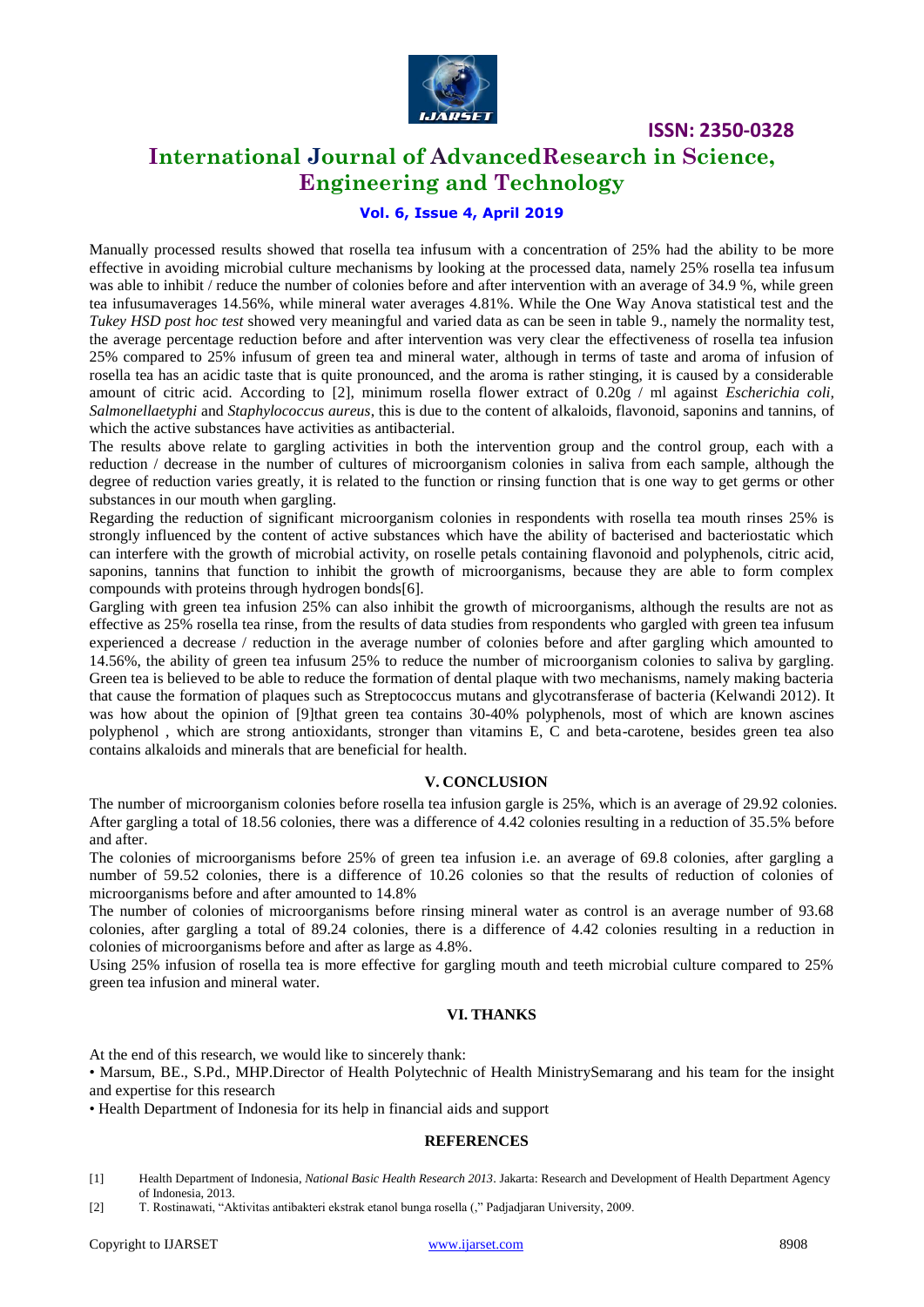

# **International Journal of AdvancedResearch in Science, Engineering and Technology**

## **Vol. 6, Issue 4, April 2019**

- [3] S. Shinta, S. E. S. Kawengian, and N. W. Mariati, "Effectiveness of Gargling with Green Tea Infusion Water in Reducing Accumulation of Plaque," *J. e-GiGi(eG)*, vol. 3, no. 2, pp. 426–431, 2015.
- [4] T. Suwandi, "Development of the Anti-Bacterial Potency of Flower Petals Hibiscus sabdariffa L. (Rosella) against Streptococcus sanguinis Inducing Gingivitis," 2012.
- [5] M. Newman, H. Takei, P. Klokkevold, and F. Carranza, *Phase I Periodontal Therapy, in Carranza's Clinical Periodontology*, 10th ed. St. Louis: Saunders Co, 2006.
- [6] R. Dyah and L. Elina, "Effect of Concentration of Rosella Petal Extract (Hibiscus Sabdariffa) on Streptococcus mutans Bacteria," *J. Anal. Kesehat.*, vol. 4, no. 2, pp. 397–401, 2015.
- [7] D. R. Putu, "Effect of Concentration of Rosella Petal Extract (Hibiscus Sabdariffa) on Streptococcus mutans Bacteria," Mahaswari Univiersity, 2014.
- [8] S. Arikunto, *Research Procedure A General Approach to Practice*. Jakarta: Rineka Cipta, 2010.
- [9] A. N. A. Syah, *Taklukkan Penyakit dengan Teh Hijau (Conquest Disease with Green Tea)*. Jakarta: Agro Media Pustaka, 2006.

#### **AUTHOR'S BIOGRAPHY**



**Yodong** is the sixth daughter of seven brothers from the late Mustafa and Hj. Tanawali. Born in Malimpung Village, South Sulawesi Province on December 9, 1965. Current address is Villa Durian Kav 34 Jalan Durian Raya, Banyumanik District, Semarang City, Central Java Province. Graduated fromSDN 12Pinrang in 1977. Continuing to SMU 1 Pinrang, graduated in 1981. Continuing to the Ujung Pandang Department of Dental Care (SPRG) School of Health, graduated in 1984. Continuing Diploma III to the Dental Nursing Academy (AKG) of the Department of Health Makassar, graduated in 2003. Continuing Diploma IV to Dental Polytechnic Department of Nursing in Semarang, graduated in 2009. Continuing with Master of Health Law in UnikaSoegjapranata

Semarang, graduated in 2012. In 2010, she received the award of *"BaktiHusada Tri Windu Work"* by the Minister of Health. conducted a study titled Irene's Donut's Method of Improving Knowledge, Attitudes and Practices of Parents Against Hygiene Teeth and Mouth Levels in 2011, conducted a study entitled Evaluation of Service Implementation of School Dental HealthProgram (UKGS) in Semarang District in 2011, conducting research entitled Turmeric Concentration (Curcuma Domesticaval) In Mouthwash To Cure Gingivitis in 2012, Conducted a Research Entitled Old Use of Mouthwash Preparation from Betel Leaves (Piper Betle L.) Extract with Turmeric (Curcuma Domestica Val.) On Changing Plaque Index and Gingivitis Healing in 2012, conducted a study entitled The Effect of Red Betel Leaf Decoction (Piper Erotum) on Staphylococcus Aureus Bacterial Growth in 2014, and conducted a study entitled Effectiveness of Drinking Sweet Starfruit Juice and Guava Juice with and without Sugar on Ph Saliva in Sema First Semester Dental Nursing Students rang in 2017.



**Surati** was born in Semarang Regency, Indonesia, in 1975. She received her bachelor degree of chemistry in Diponegoro University, Indonesia in 2000 and her Master of Bio medic in the same university in 2012. Her current research interests include engineering in healthscience. She has done research lately about Effects Extract Skin Kaffir Lime (Citrus hystrix DC) on the morphology and histology Larva Aedes Aegypti. She also has done a research involving electrical engineering in health entitled Android based mosquito monitoring model for Dengue Hemorrhagic Fever Control in 2018. Not to mention, she managed to put her dedication to a research of Receptivity of vetiver (vetiveriazizanoides) Antiseptic tooth paste in various concentration as well as Levels of Infused

Beverage Safety Water with Different Storage Diversification in 2017. Besides, it was also done a research about Relationship between Sanitation Hygiene and Occurrence of Soil Transmitted Helminths Infection in Scavengers at Jatibarang Polling Station.



**ErniMardiati** was born in Semarang on March 28, 1967. Born and raised atJl. Puspowarno Tengah IX no. 38 Rt. 2 RW 6, GisikDrono Village, West Semarang District, Semarang city. The sixth child of seven siblings from Mr. Djoemadi and Mrs. Sri Sulastri, Graduated from Kindergarten in 1976. Continued Elementary School at the Semarang IKIP Development School (PPSP), Graduated in 1981. Then continued her junior high school education at SMP N 165 East Jakarta, graduated in 1983/84, then continued in the dental care school in 1983/84 in Semarang and graduated in 1988. In 2003 she went on to study at the Semarang Dental Health Academy (AKG) graduating in 2006, then in 2007 she continued her undergraduate study at FKM (Public Health Faculty) ofDiponegoro